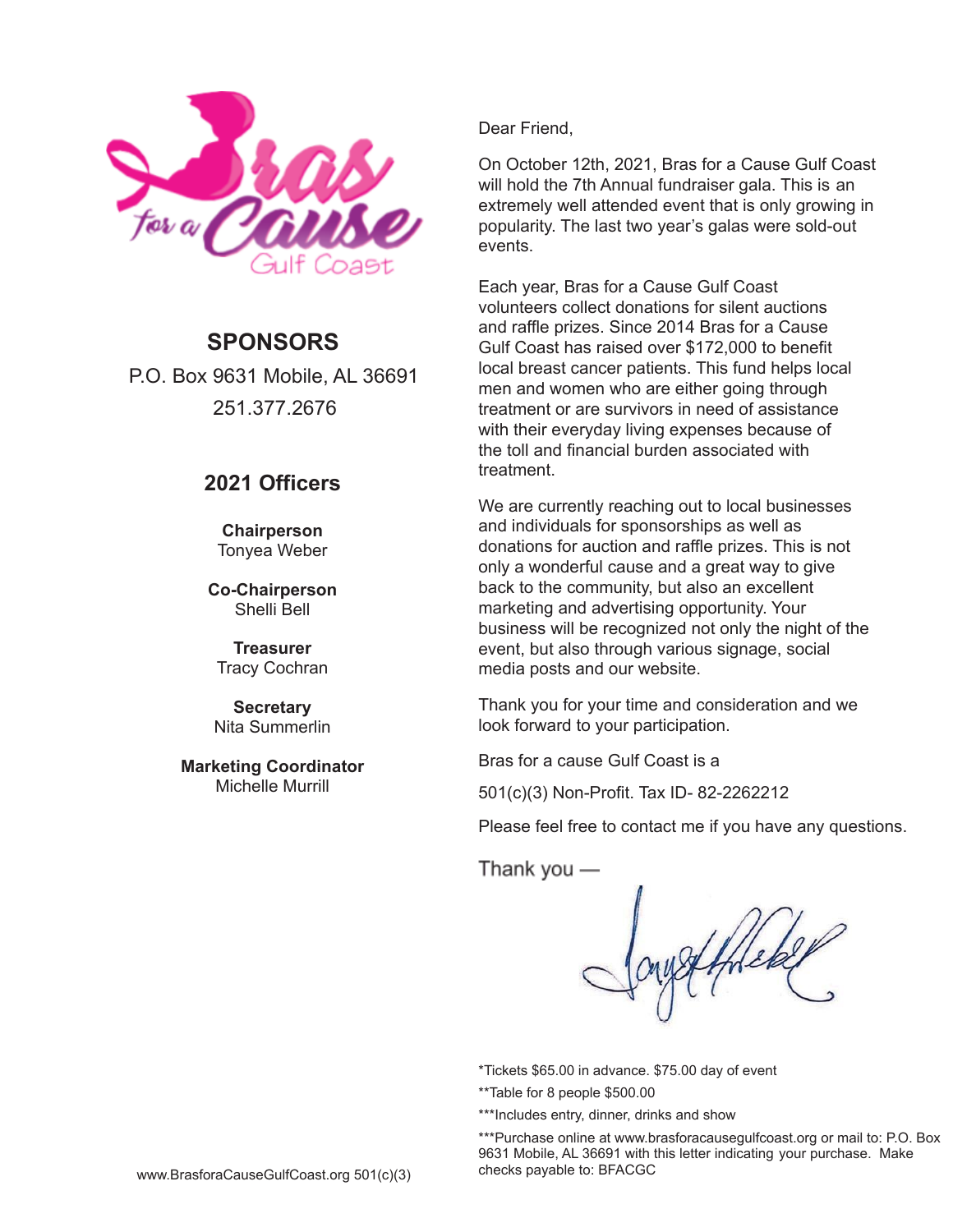

Event Sponsorships and Associated Benefits

October 12, 2021

The Locale - 4128 Government Blvd., Mobile AL 36693

# *2019's Gala was a sold-out event!*

## **Diamond Sponsor \$5,000 (Unit of one)**

- Three VIP tables at event (24 seats)
- Representative will be invited to all media appearances
- Marketing table to advertise your business during event
- Logo on signs, social media and website
- Business will be mentioned/recognized in all marketing such as potential print ads, billboards, TV ads, radio ads, etc.
- Link to business website from our Bras for a Cause website
- Business recognized in press releases
- Business is invited to submit a bra for auctioning off during the event
- Entry to sponsor only cocktail hour

## **Platinum Sponsor \$2,500**

- Two VIP tables at event (16 seats)
- Marketing table to advertise your business during event
- Logo on signs, social media and website
- Link to business website from our Bras for a Cause website
- Business recognized in press releases
- Business is invited to submit a bra for auctioning off during the event
- Entry to sponsor only cocktail hour

## **Gold Sponsor \$1,000**

- One table at event (8 seats)
- Logo on signs, social media and website
- Link to business website from our Bras for a Cause website
- Business is invited to submit a bra for auctioning off during the event
- Entry to sponsor only cocktail hour

### **Silver Sponsor \$500**

- 4 event tickets (4 seats)
- Logo on signs, social media and website
- Link to business website from our Bras for a Cause website
- Entry to sponsor only cocktail hour

### **Bronze Sponsor \$300**

- 2 event tickets (2 seats)
- Name on signs, social media and website
- Entry to sponsor only cocktail hour

#### For more information visit [www.BrasforaCauseGulfCoast.org](http://www.brasforacausegulfcoast.org/)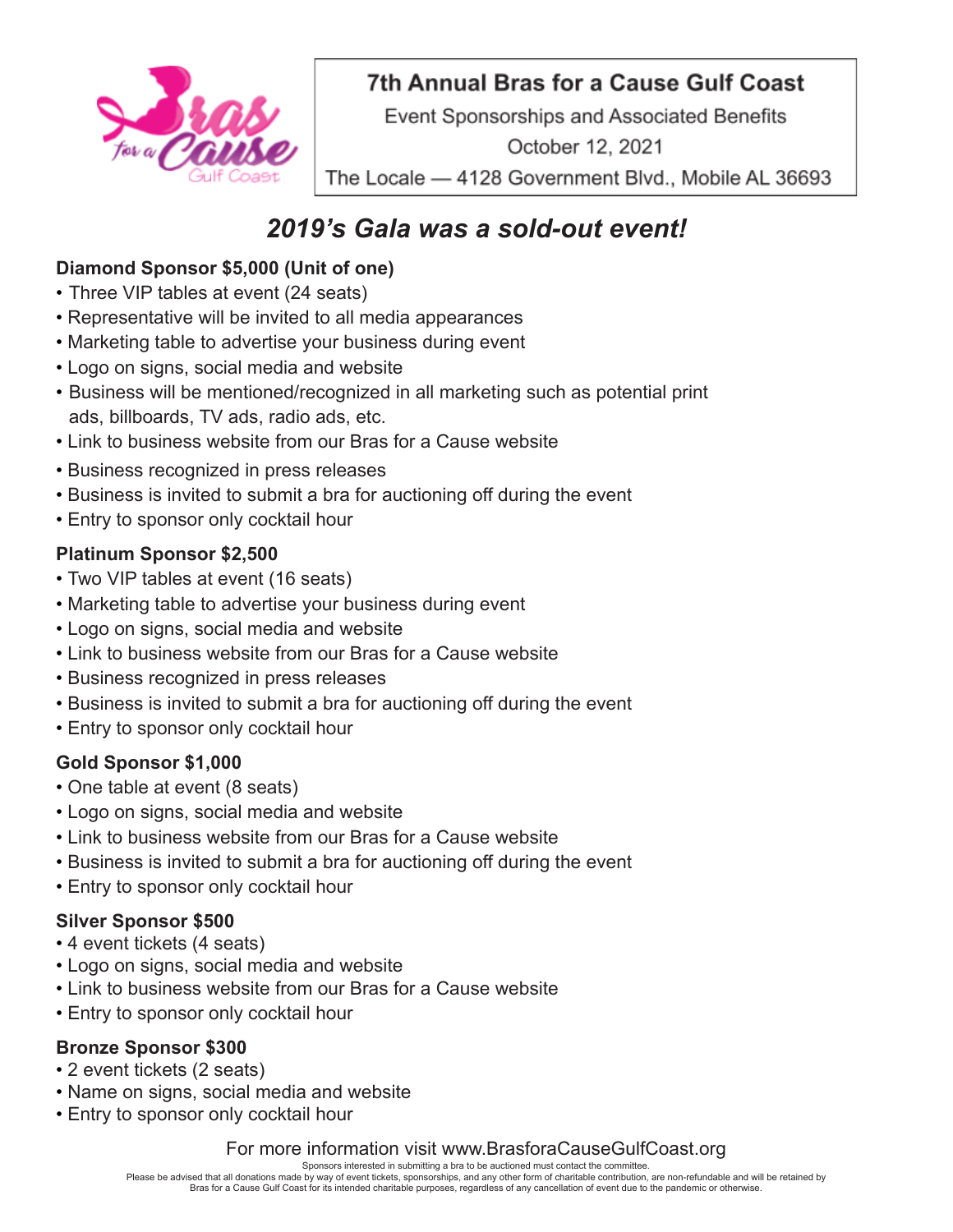

Event Sponsorship Form October 12,

2021

The Locale - 4128 Government Blvd., Mobile AL 36693

*Tax Deductible Donation to Bras for a Cause Gulf Coast, 501 (c)(3) Tax ID-82-2262212*

Proceeds to benefit local patients fighting breast cancer.

## **SPONSORSHIP TIERS**

| <b>Diamond Sponsor</b>  | \$5,000*Submitting a decorated Bra Y or N: Theme                                                                                                                                                                                                                                   |
|-------------------------|------------------------------------------------------------------------------------------------------------------------------------------------------------------------------------------------------------------------------------------------------------------------------------|
| <b>Platinum Sponsor</b> | of Bra:                                                                                                                                                                                                                                                                            |
| Gold Sponsor            | \$2,500*Submitting a decorated Bra Y or N: __ Theme<br>of Bra: $\qquad \qquad$                                                                                                                                                                                                     |
| Silver Sponsor          | \$1,000*Submitting a decorated Bra Y or N: Theme<br>of Bra: when the state of Brain and the state of Brain and the state of the state of the state of the state of the state of the state of the state of the state of the state of the state of the state of the state of the sta |
| <b>Bronze Sponsor</b>   | \$500                                                                                                                                                                                                                                                                              |
|                         | \$300                                                                                                                                                                                                                                                                              |

|                                                 | EMAIL ADDRESS: New York Contract of the Mail Address of the Mail Address of the Mail Address of the Mail Address of the Mail Address of the Mail Address of the Mail Address of the Mail Address of the Mail Address of the Ma |
|-------------------------------------------------|--------------------------------------------------------------------------------------------------------------------------------------------------------------------------------------------------------------------------------|
| WEBSITE: WEBSITE:                               |                                                                                                                                                                                                                                |
| (Checks payable to Bras for a Cause Gulf Coast) |                                                                                                                                                                                                                                |
|                                                 | Check Yes_ if we can add your company to our charity promotions.                                                                                                                                                               |
|                                                 | Company Rep Signature _____________________________ Date _______                                                                                                                                                               |
|                                                 | Send completed form to Bras for a Cause Gulf Coast, PO Box 9631, Mobile, AL 36691.                                                                                                                                             |
|                                                 | Sponsorships received after September 1, 2021 may not be included in some or all<br>advertising/signs. For more information visit www.BrasforacauseGulfCoast.org                                                               |
| Thank you!                                      |                                                                                                                                                                                                                                |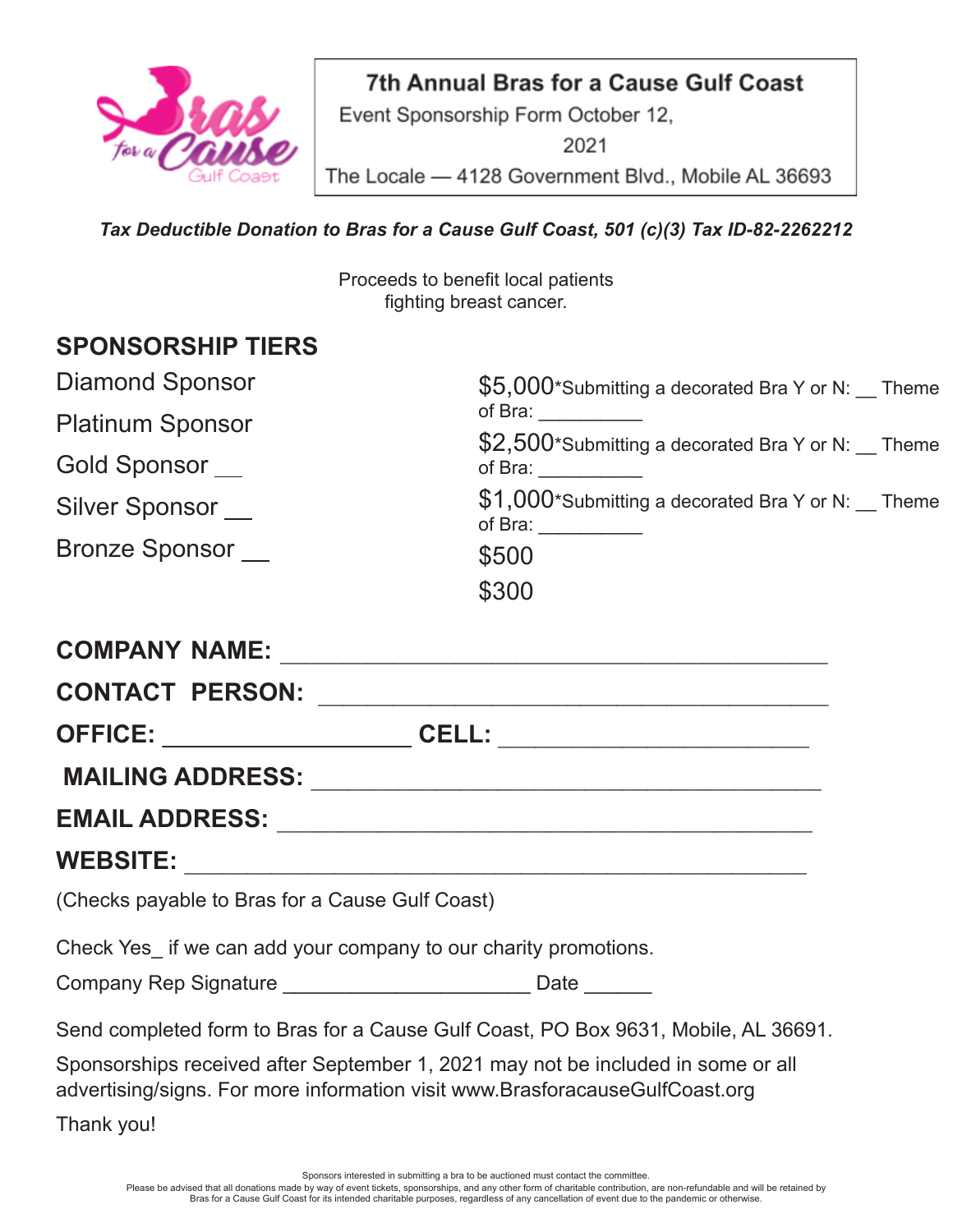

Gifts In-Kind Form October 12, 2021 The Locale - 4128 Government Blvd., Mobile AL 36693

*Tax Deductible Donation to Bras for a Cause Gulf Coast, 501 (c)(3) Tax ID-82-2262212*

Proceeds to benefit local patients fighting breast cancer.

## **IN-KIND GIFTS**

This form is for those donors giving their services or for items to be used during the night of the event (i.e. sodas donated for the bars or a photographer taking pictures of the event).

Description of donation:

| Estimated value of donation: \$                                                                                                                                  |
|------------------------------------------------------------------------------------------------------------------------------------------------------------------|
| Company Name: ______________________                                                                                                                             |
| Contact Person: ________________________                                                                                                                         |
| Office: __________Cell: ___________                                                                                                                              |
| Mailing Address: ____________________                                                                                                                            |
|                                                                                                                                                                  |
|                                                                                                                                                                  |
| A receipt for services or products can be produced after the event upon request.                                                                                 |
| Check Yes if we can add your company to our charity promotions.                                                                                                  |
|                                                                                                                                                                  |
| Send completed form to Bras for a Cause Gulf Coast, PO Box 9631, Mobile, AL 36691.                                                                               |
| Sponsorships received after September 1, 2021 may not be included in some or all<br>advertising/signs. For more information visit www.BrasforacauseGulfCoast.org |
| Thank you!                                                                                                                                                       |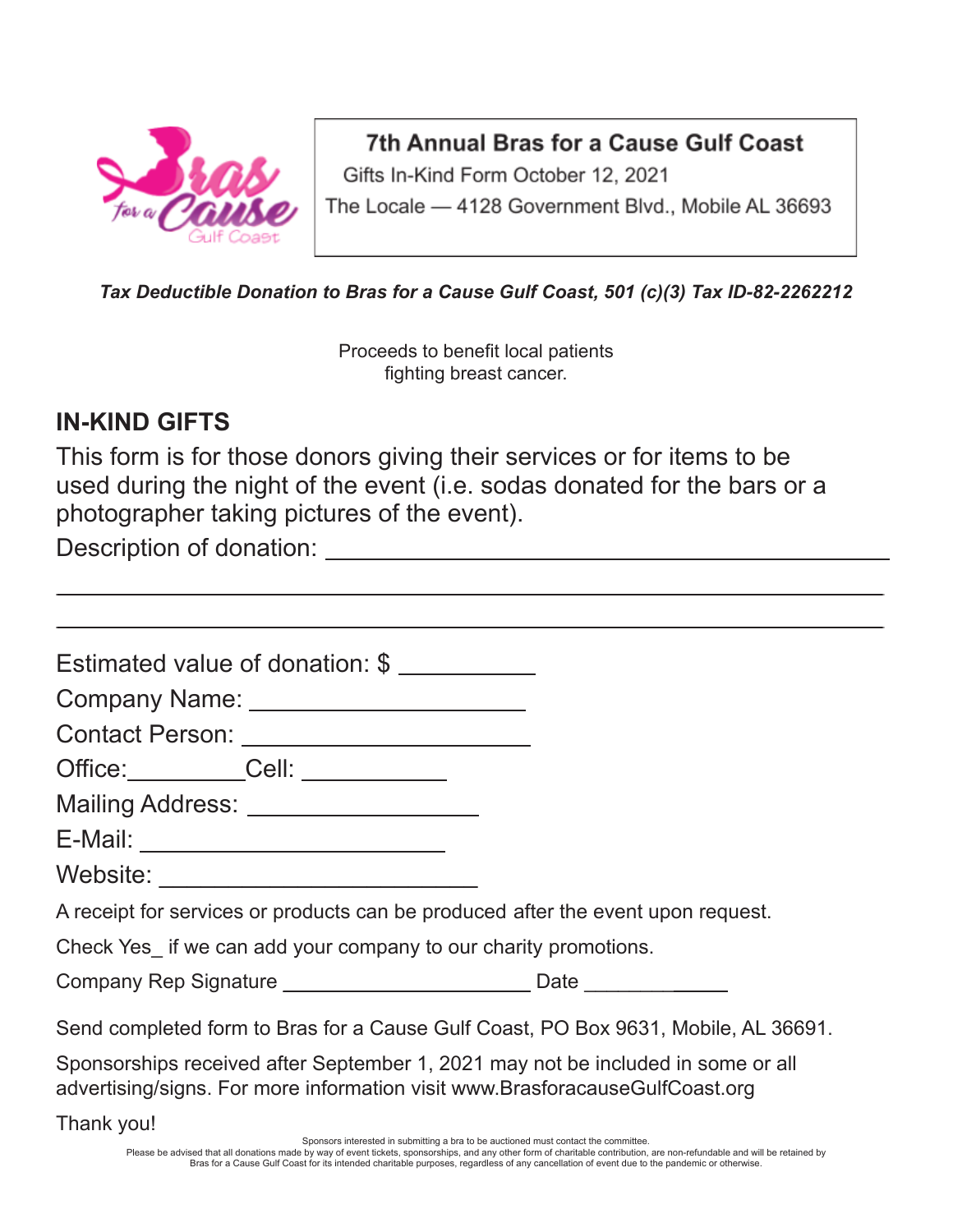

7th Annual Bras for a Cause Gulf Coast Auction / Raffle Item Donation Form October

12, 2021

The Locale - 4128 Government Blvd., Mobile AL 36693

*Tax Deductible Donation to Bras for a Cause Gulf Coast, 501 (c)(3) Tax ID-82-2262212*

Proceeds to benefit local patients fighting breast cancer.

# **DONATION OF ITEMS FOR AUCTION OR RAFFLE**

This form is for those donors giving items (gift certificates, wine

baskets, trips ...) to be sold the night of the event, either through a raffle or auction, at the discretion of Bras for a Cause Gulf Coast.

Description of donation:

| Estimated value of donation: \$                                                                                                                                  |
|------------------------------------------------------------------------------------------------------------------------------------------------------------------|
| Company Name: ________________________                                                                                                                           |
| Contact Person: _________________________________                                                                                                                |
|                                                                                                                                                                  |
| Mailing Address: ___________________                                                                                                                             |
|                                                                                                                                                                  |
|                                                                                                                                                                  |
| A receipt for services or products can be produced after the event upon request.                                                                                 |
| Check Yes if we can add your company to our charity promotions.                                                                                                  |
| Company Rep Signature _________________________ Date ______________                                                                                              |
| Send completed form to Bras for a Cause Gulf Coast, PO Box 9631, Mobile, AL 36691.                                                                               |
| Sponsorships received after September 1, 2021 may not be included in some or all<br>advertising/signs. For more information visit www.BrasforacauseGulfCoast.org |
|                                                                                                                                                                  |
|                                                                                                                                                                  |

Sponsors interested in submitting a bra to be auctioned must contact the committee.

Please be advised that all donations made by way of event tickets, sponsorships, and any other form of charitable contribution, are non-refundable and will be retained by<br>Bras for a Cause Gulf Coast for its intended charit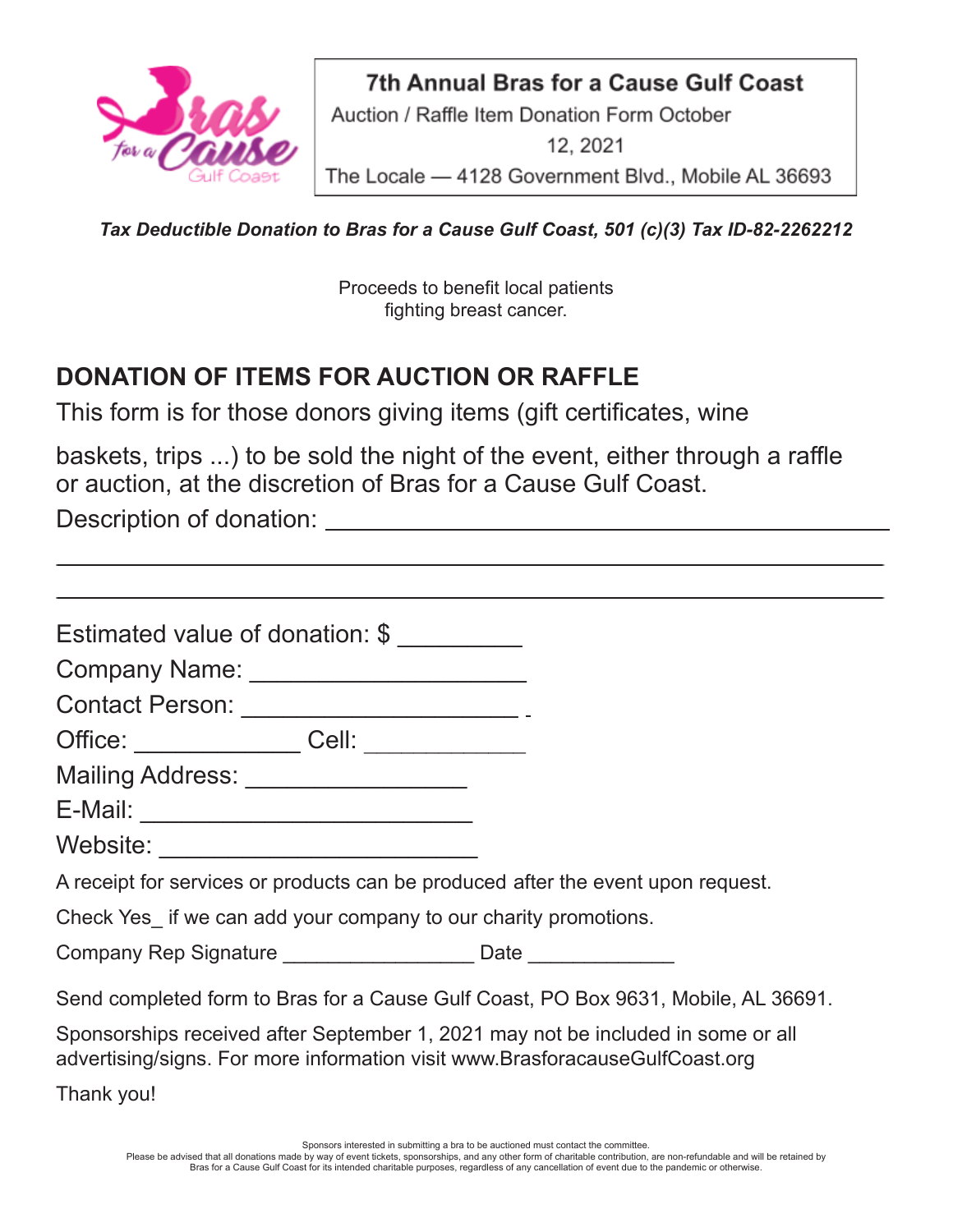

Event Sponsorships and Associated Benefits October 12, 2021 The Locale - 4128 Government Blvd., Mobile AL 36693

*Tax Deductible Donation to Bras for a Cause Gulf Coast, 501 (c)(3) Tax ID-82-2262212*

**NAME:**  $\blacksquare$ 

**MAILING ADDRESS:** \_\_\_\_\_\_\_\_\_\_\_\_\_\_\_\_\_\_\_\_\_\_\_\_\_\_\_\_\_\_\_\_\_\_\_\_\_\_\_\_\_\_

**PHONE NUMBER:** \_\_\_\_\_\_\_\_\_\_\_\_\_\_\_\_\_\_\_\_\_\_\_\_\_\_\_\_\_\_\_\_\_\_\_\_\_\_\_\_\_\_\_\_

**EMAIL ADDRESS:** \_\_\_\_\_\_\_\_\_\_\_\_\_\_\_\_\_\_\_\_\_\_\_\_\_\_\_\_\_\_\_\_\_\_\_\_\_\_\_\_\_\_\_\_

**AMOUNT ENCLOSED:** \_\_\_\_\_\_\_\_\_\_\_\_\_\_\_\_\_\_\_\_\_\_\_\_\_\_\_\_\_\_\_\_\_\_\_\_\_\_\_\_

For more information visit [www.BrasforacauseGulfCoast.org](http://www.brasforacausegulfcoast.org/) Phone: 251.377.2676

Sponsors interested in submitting a bra to be auctioned must contact the committee.

Please be advised that all donations made by way of event tickets, sponsorships, and any other form of charitable contribution, are non-refundable and will be retained by<br>Bras for a Cause Gulf Coast for its intended charit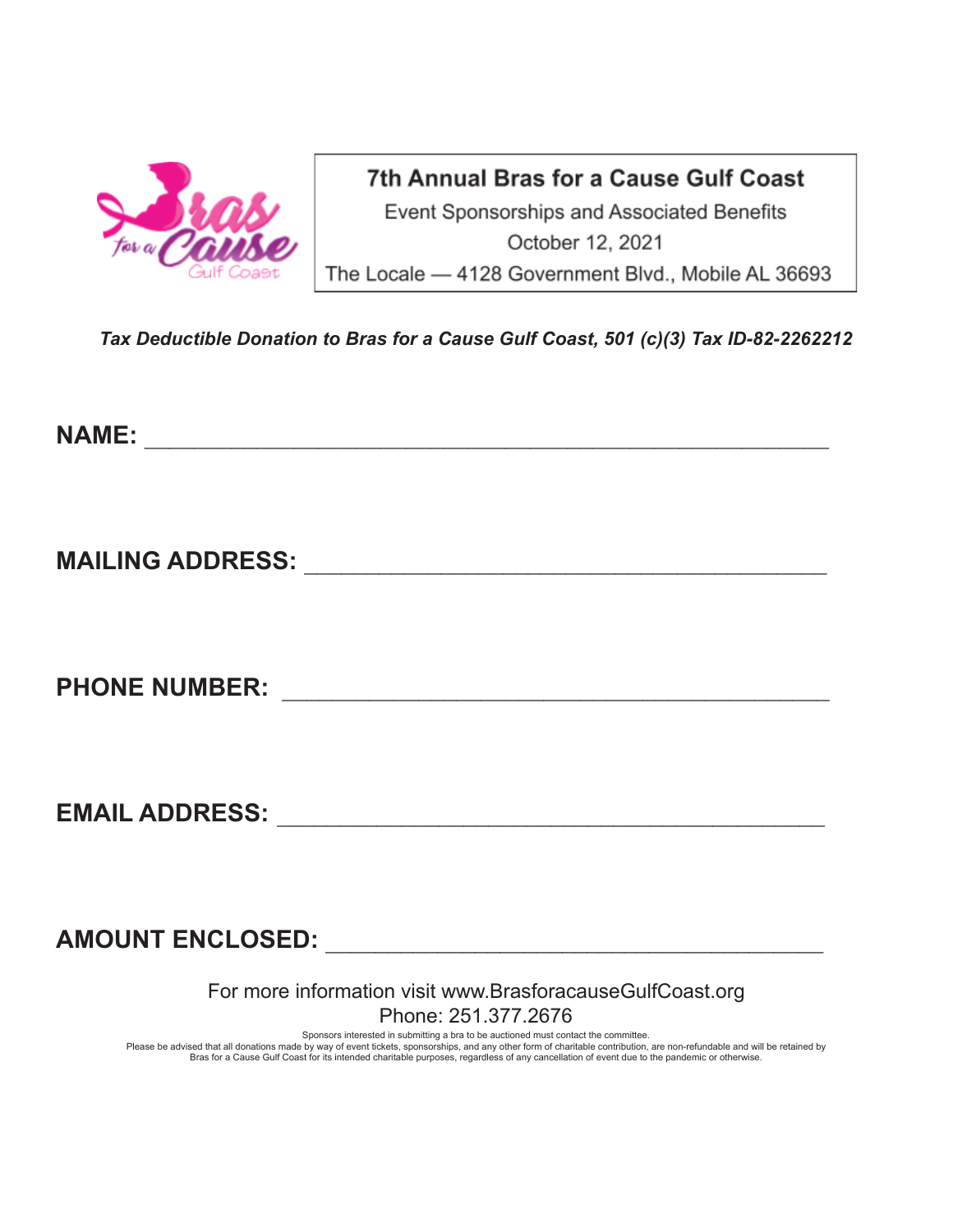

# **PARTICIPANT FORM FOR MODELS**

| Name:    | Email: |
|----------|--------|
| Company: | Phone: |

#### **Three things about me:**

| r      |  |
|--------|--|
| ◠<br>u |  |

I acknowledge that my participation with "Bras for a Cause" is voluntary; I will receive no financial compensation. I hereby grant BRAS FOR CAUSE GULF COAST permission to edit, alter, copy, exhibit, publish or store any photographs for the purpose of publicizing this event and the organization. Additionally, I waive any right to inspect or approve the finished product.

Signature: \_\_\_\_\_\_\_\_\_\_\_\_\_\_\_\_\_\_\_\_\_\_\_\_\_\_\_\_\_ Date: \_\_\_\_\_\_\_\_\_\_\_\_\_\_\_\_\_\_\_\_ **BRA INFORMATION:** Title/Theme: Song: \_\_\_\_\_\_\_\_\_\_\_\_\_\_\_\_\_\_\_\_ Estimated value or cost of material: \_\_\_\_\_\_\_\_\_\_\_\_\_\_\_\_\_\_\_\_\_\_\_\_\_\_\_\_\_\_\_\_\_\_\_\_\_\_ In honor/memory of: \_\_\_\_\_\_\_\_\_\_\_\_\_\_\_\_\_\_\_\_\_\_\_\_\_\_\_\_\_\_\_\_\_\_\_\_\_\_\_\_\_\_\_\_\_\_\_\_\_\_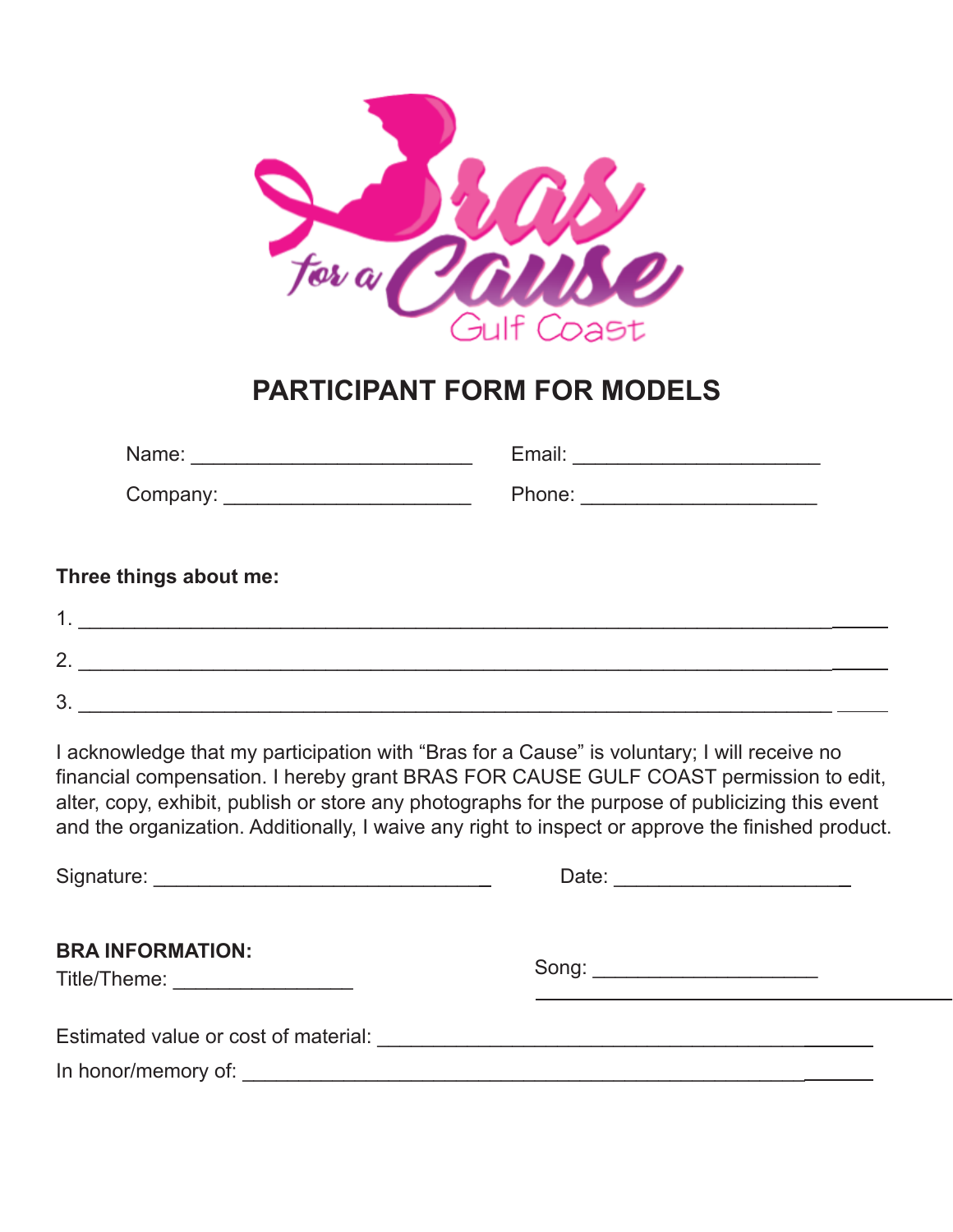

@ The Locale (4128 Government Blvd)

This year's recipients are local patients fighting breast cancer.

This is the most fun you can have raising money for cancer! Plan to attend and bring a friend.

> Sponsorship opportunities available. *2019's gala was a sold-out event.*

Keep your tax-deductible donations local. [www.BrasForACauseGulfCoast.org](http://www.brasforacausegulfcoast.org/)